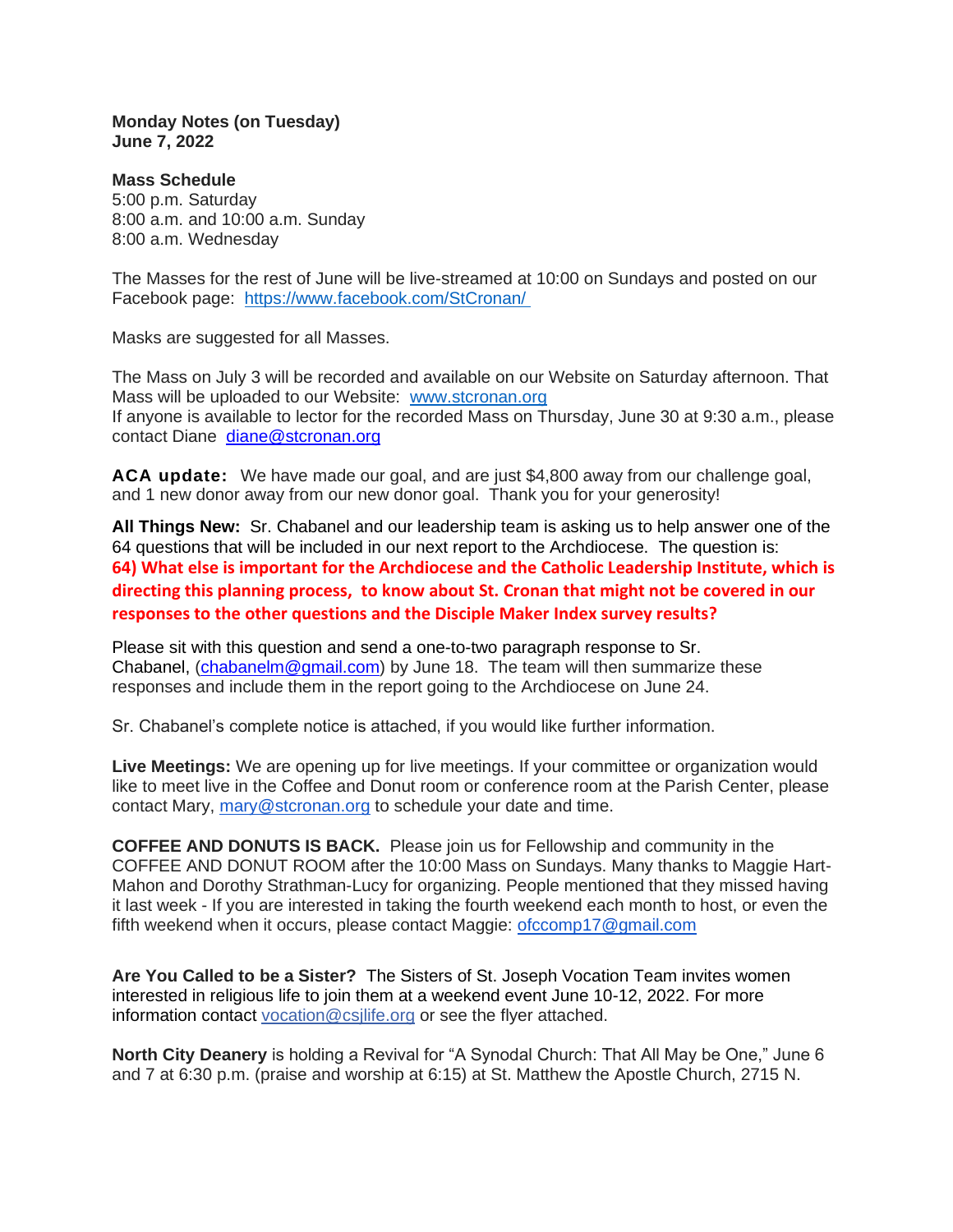Sarah, 63113, with Revivalist Rev. Canon A. Gerard Jordan. Sign up: <http://evite.me/XmAR1KfFGp> Please see the attached flyer for further information.

**Day-Long Women's Retreat:** Mark your Calendars! **Women's Day Long Retreat** planned for **Saturday, June 25, 2022.** Tentative time from **8:30am to 4:30pm**. **In person and outdoors** - Centrally located near Hampton and Hwy 44.Theme and **details to follow**. Donna Moramarco, Kim Madden, and Mary Middendorf are in the planning stages. Express your interest in attending by emailing **[mary.middendorf@gmail.com](mailto:mary.middendorf@gmail.com)** as soon as possible. Space is limited. We are in need of a tent to provide shade at the retreat. If any one has a tent we could borrow, please contact Mary.

**Black Lives Matter Vigil,** takes place the third Friday of the Month at the corner of Manchester and Kingshighway, 5:00 – 6:00 p.m. The next vigil will take place on Friday, June 17. Please join us!

**City Greens Market** would like to partner with the St. Cronan Community in providing fresh, quality food to our neighbors. The Grove's neighborhood nonprofit grocery store, the market is located just up the street at 4260 Manchester. Our mission is to provide access to fresh, quality and affordable food to our neighbors; to promote healthy living in the community; to provide a safe and welcoming space for neighbors to interact; and to support local farmers as part of our extended community. We offer fresh fruits and vegetables, bulk grains and flours, staple goods like beans and pastas and soups, frozen foods, and a variety of quality and humanely raised meats, eggs, and dairy products. While anyone is welcome to shop with us, our members get a 30% discount on all food. And anyone - member or not - who purchases food with their EBT card at City Greens Market can take advantage of the Double Up Food Bucks program to increase their purchasing power - if they purchase at least \$25 of produce, they can get up to \$25 of produce for free. Fresh food, healthy choices, and a united and empowered community. That's our commitment. Please come check us out! [www.stlcitygreens.org](http://www.stlcitygreens.org/)

**Marianist Retreat Center Summer Schedule:** This summer, the Marianist Retreat and Conference Center, located in Eureka, MO, is offering three unique retreat opportunities, and you are cordially invited! These and all summer events can be found at: <https://marianistretreat.com/blog/summertime-events-2022/>

**Transformational Journey:** A Pilgrimage to the Edmund Pettus Bridge, the National Voting Rights Museum in Selma, the National Memorial for Peace & Justice and the Legacy Museum in Montgomery, Alabama is being planned for Thursday, October 20 – Sunday, October 23. Save the dates – more details will follow as they are finalized. A community member who now lives in Florida, Jenny Marquardt, recently wrote that she has visited these sites, and the journey is truly transformational.

**Mid-life Singles**: Are you looking for a renewed sense of purpose & belonging? Register today for a life-changing REFLECT weekend retreat at King's House Retreat Center, Belleville, IL (20 min from downtown St. Louis), on June 3-5, 2022. Cost is \$215 including meals and a single room. Visit [www.ReflectRetreat.com,](http://www.reflectretreat.com/) e-mail [reflect.stlouis@gmail.com, or](mailto:reflect.stlouis@gmail.com) call (314) 283-0044 for details.

**Compassionate St. Louis:** St. Cronan has become a member of this movement to help make our city a more compassionate place. You will be seeing their logo on our bulletins and signs. For further information, please visit their website: <https://www.compassionate-stl.org/about-us>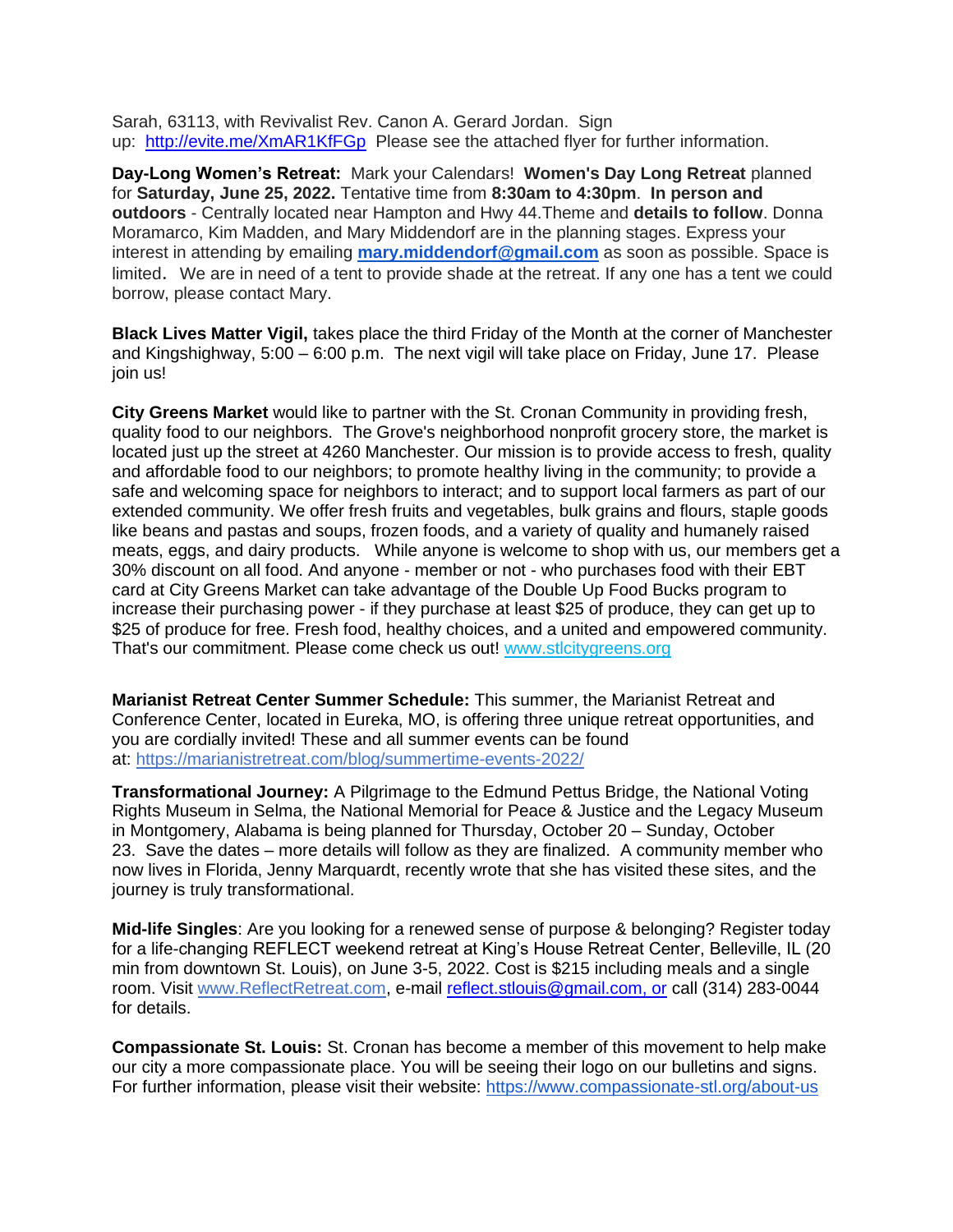**Wills:** Please remember Saint Cronan's in your will. Title is St. Cronan's Catholic Church-1202 South Boyle Ave.- St. Louis, MO 63110. Our Federal I.D.# 43-0653457

**Prayers Please:** Laurel Hayes; Laurel Hayes' parents Jerry and Nancy; Robert Nathe's Mother, Eileen; Colleen Wallace's godson, Lachlan; Michelle Frank; Jennifer Lyle and Krista Rakers; Jessica; Nick Ambrose; Al Sprehe; Phil Milner; Mike's grandson, Jack; Jim Gorman; Andrew Viraugh's Father; Sharon Orlet's sister, Betty; Nancy Buck's daughter, Jeanne; Kathy Bayless; Tom Kuciejczyk-Kernan's brother, Steve; Barry Buchek's wife, Mary; Trish Curtis' mother and brother; Gavin Barrett-Hayes; Barb Sopp's cousin, Patty Struckhoff; Marie and Roland Martir's granddaughter, Madi, and great-grandson; David Gaillardetz' father, Richard; Fr. Gerry's classmate, Fr. Pat O'Laughlin; Nick and Shirley Ambrose's daughter, Brigid Costello; Shelly Kurtz; Dorothy Lucey's brother, Leo Strathman; Varrietta Anthony; Teresa Sullivan's friend, Caroline Bucci; Kathy Stock's niece, Jill; Fr. Jack's brother, Mike; Natalie Johnson and the Johnson family; Diane Calcaterra; Nancy Buck; Nancy Buck's daughter, Nancy Hall.

If you know of anyone who is feeling disconnected from our Community or has left, please let me know by clicking here: [diane@stcronan.org.](mailto:diane@stcronan.org) Please do not reply to this email, because we don't want the names going to everyone. We will reach out to them.

## **Homily Reflection:**

One of the most important things to attend to when preparing a homily is the Gospel Acclamation. Today's acclamation reads "Come, Holy Spirit, fill the hearts of your faithful and kindle in them the fire of your love." On this Feast of Pentecost we see Jesus appearing to his disciples and asking his disciples and us to receive the Holy Spirit, and in turn he sent them in peace to forgive. We need this message today, the world needs this message today. We are called to enlighten the world with Jesus' peace and forgiveness and we need the Holy Spirit to guide us. It can be tempting in this time of discord, difference and disorder, for misunderstandings to abound and to feel despair that so much is not in our control. The messages in today's readings shine hope and direction upon what we can change with the Holy Spirit. In the first reading we encounter the miraculous scene of people from every nation under heaven hearing God's message in their own language. Their question is, "How does each of us hear them?" This is an important message. How do they hear them speaking in their own tongues? There is an important book that many people refer to. It is called "The Five Love Languages," by Dr. Gary Chapman, and although it began as instruction for couples to build lasting love, it has developed into a message for singles, for teens, and for children. The premise is that if you learn your primary language of love; the categories are acts of service, words of affirmation, following time, receiving gifts and physical touch; you can develop further in your relationships. Knowing who we are and what we need and how we primarily feel love are important things from God. The question is, how do we hear the needs of others? How are we hearing them speak in their own tongues? When I hear people refer to their language of love, it is often that they are able to refer to their own needs, but reaching out to understand those we want to relate to, or how their language of love influences them, or how to best relate to those who, in essence, speak a different language. How does each of us hear them? How do we reach out so that we may understand and hear in both radical and different ways. We are equipped and we are given a roadmap. We are told in the second reading that to each individual the manifestation of the Spirit is given for some benefit. We are both individuals and one in Christ. We need to both honor our individuality, our unique gifts and needs, and we also need to honor and celebrate all that unites us – different languages but the same Spirit. The Language Christ gives is a language uniquely for ourselves as well as a language spoken and understood by all. A language we are asked to live and speak with and for others that are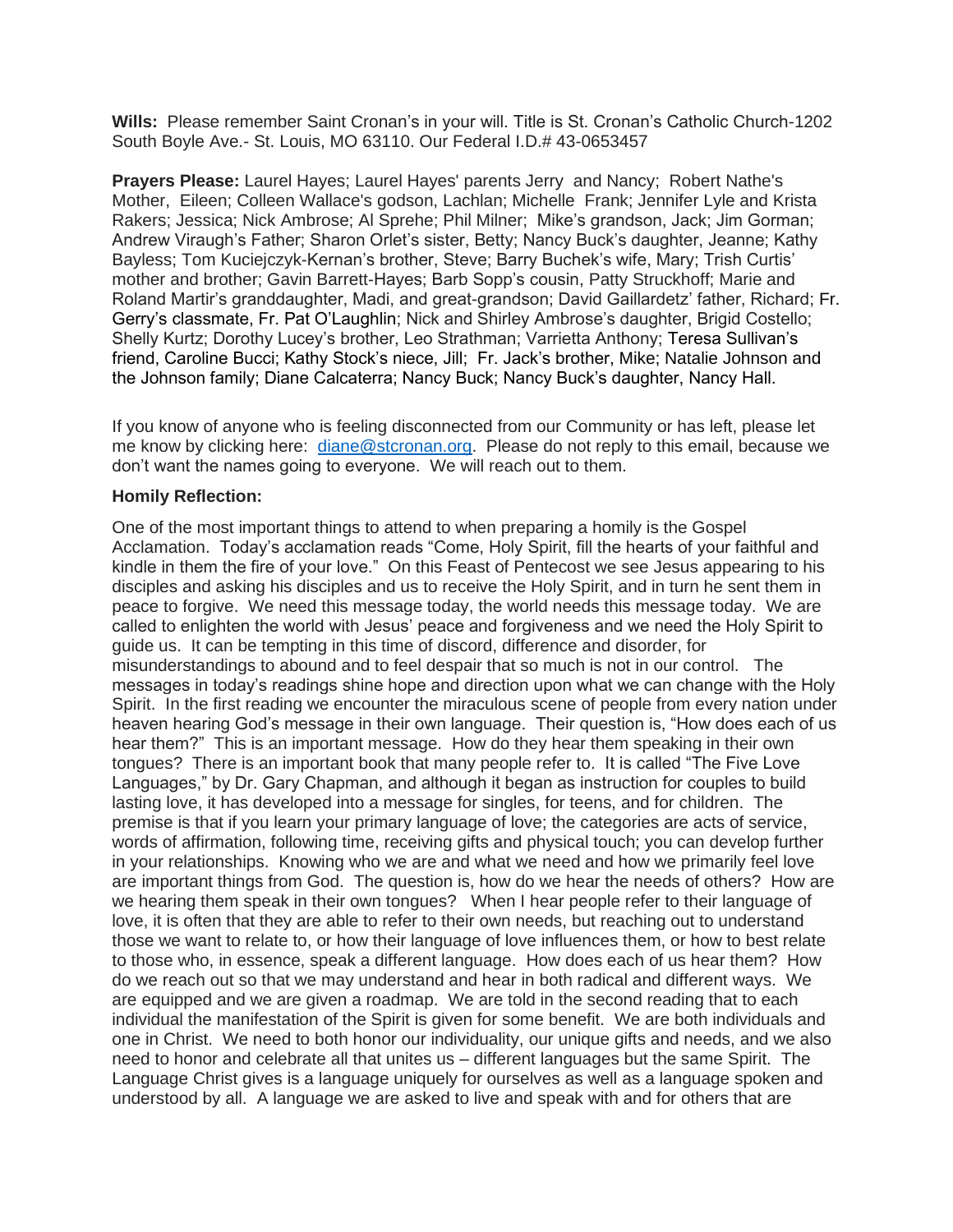different from us, who challenge us and who are essential for us becoming one in the Body of Christ. Come, Holy Spirit. Come and help us in our world to speak this language of love. I was struck by the line in the Gospel message that follows Jesus saying, "Peace be with you." We hear, he showed them his hands and his side. After this revealing, the disciples rejoiced. He showed to them the signs of his suffering and this is how they came to know him. It is ironic in my experience as Chaplain, and in your experiences, too, that we often shun and anguish the suffering that comes into our lives, yet as we share this suffering with others, open ourselves to the vulnerability that it offers and allow others to accompany us in the raw and tender moments suffering brings into our lives, we, like Jesus, become more fully known and recognized for who we are. Perhaps this is how we learn the language of the spirit, by following St. Francis in seeking less to be understood than to understand, through looking not to be heard but to hear the love and the suffering of those who are being sent, like us, to receive the Holy Spirit and have our sins forgiven. The Holy Spirit has been shown to us today to have the power to be understood by all. May we embrace that the peace that Christ offers comes from being willing to hear the stories of suffering and love from others and may we share in the unity that we are given in Christ's story and in the Spirit he sends to journey with us. Come, Holy Spirit, fill the lives of your faithful and kindle in us the fire of your love. (From Teresa Sullivan's homily)

We celebrate the culmination of the Easter Season with the Feast of Pentecost. Pentecost was a Jewish feast that took place 50 days after Passover in which the Jews celebrated the giving of the law to Moses. For us it is the giving of the Holy Spirit. It's a dangerous thing to play with fire. I remember asking my Mom when I was in college if we had a fire in our little cabin when I was two. She was astonished I remembered. Until I was in college, I could never touch matches. That's what happens with fire. The fire of the Holy Spirit can be dangerous. Look what happened to the Apostles. They were in the upper room, fearful and afraid that they might be discovered and associated with Jesus. Then, all of a sudden, something happened and they came out and were not afraid and proclaimed their love of Jesus and their love of God. So we see what happened to the next Apostle, Paul. Paul was not in favor of the Christians, but the Spirit got a hold of him and Paul's life changed dramatically. He went all over the Mediterranean preaching about Jesus and the love of God. It's a dangerous thing, the fire of the Holy Spirit, but maybe it's a dangerous thing that our world needs. Our world needs that spirit so there might be an incredible source of goodness, justice, truth, and beauty that come forth to meet the tremendous needs of our world at this time. So maybe we need the dangerous fire of the Holy Spirit. I believe Pope Francis has the Holy Spirit in many ways. Most recently he elevated Bishop McElroy, of the diocese of San Diego, to Cardinal. This was a surprise because the Archbishop of the largest diocese in the U.S., and Bishop McElroy's superior, was passed over. Bishop McElroy was elevated because of his beliefs. He tried to stand up for the Holy Father's way of looking at Justice. He used his fire of the Holy Spirit to point out the vilification that is occurring inside the Church – how some organizations vilify other Christians and events. We need unification, not vilification. The Spirit is alive and dangerous. Our world needs voices like Pope Francis and Bishop McElroy so that we might get to the root of Gospel Values. The fire of the Spirit is a great source of the truth, beauty and justice our world desperately needs. May we be open to the fire of the Spirit. (From Fr. Jack's homily)

Also attached is the Pastoral Reflection for Pentecost from Sr. Chabanel, a "Pentecost Prayer".

Blessings!

Diane

--